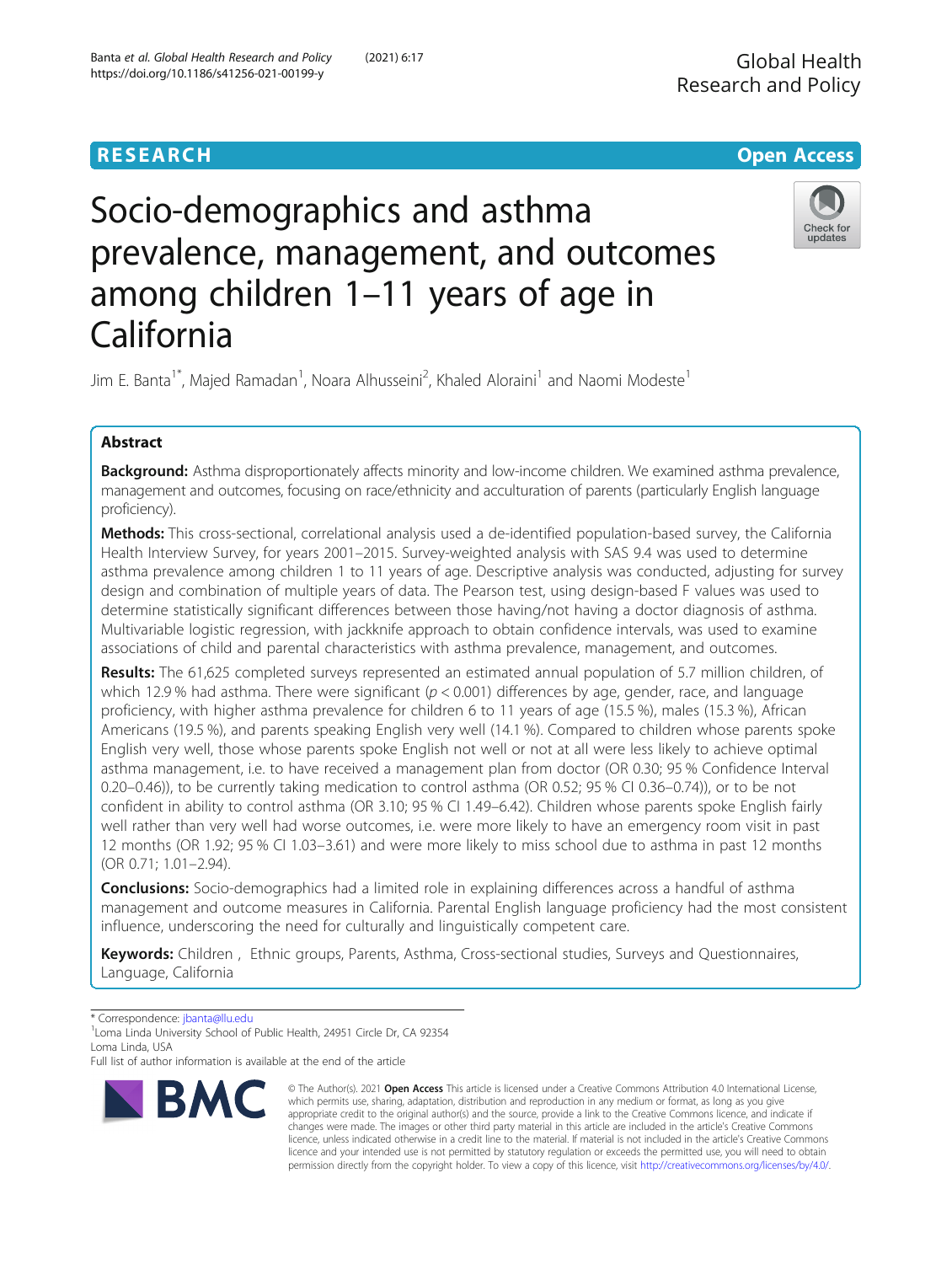#### Background

Asthma is a leading chronic disease among children in the United States [\[1](#page-10-0)], with prevalence being higher among boys  $(9.2\%)$  than among girls  $(7.4\%)$  [\[2](#page-10-0)]. Prevalence is higher among minorities [\[3](#page-10-0)], particularly among non-Hispanic African American/Black children (15.7 %) compared to white children (7.1 %) [\[2](#page-10-0)]. Uncontrolled asthma symptoms can lead to serious complications ranging from sleep disturbance  $[4]$  $[4]$  to death  $[5]$  $[5]$ ; thus, the imperative to address determinants of asthma burden among children [\[6](#page-10-0)]. A recent CDC study found that 51 % of children in school with current asthma missed at least one school day as a result of asthma in the prior 12 months [\[7](#page-10-0)]. Asthma, particularly poor asthma control, is associated with more emergency department (ED) visits [[8\]](#page-10-0) and increased hospitalization. Health care expenditures in the United States are estimated to be \$5.92 billion for treatment among school-aged children with asthma, which represents an extra \$847 expenditures per child as a result of asthma [\[9](#page-10-0)].

Asthma in children is the result of complex geneenvironment interactions, with some risk factors including sex (boys), parental history of asthma, and personal history of allergy [\[10](#page-10-0), [11\]](#page-10-0). Additional risk factors for asthma include air pollution, psychosocial stress, obesity and inadequate treatment  $[12, 13]$  $[12, 13]$  $[12, 13]$ . Barriers to receiving adequate treatment include economic disadvantages, lack of education, limited or lack of health insurance plans and poor access to medication  $[13]$ . Asthma is more common among children and families below poverty level [[14](#page-10-0)]. There is a significant association between air pollution and impaired lung functions among minorities with asthma [\[15\]](#page-10-0). Furthermore, childhood asthma is more common within public housing compared to private housing due to multiple housing quality factors [\[16\]](#page-10-0).

Children with asthma report cost barriers to healthcare services such as the inability to afford medication and see a primary physician. A California study found that 30 % of asthma control prescriptions prescribed to low-income children were never filled [[17\]](#page-10-0). A related barrier is lack of health care insurance [\[13](#page-10-0)] or public in-surance, particularly among Latino children [\[18](#page-10-0)]. In a study of children having the same access to healthcare, Black and Hispanic children were more likely to have avoidable hospitalizations, asthma-related ED visits, and less likely to visit a specialist compared to white children [[19\]](#page-10-0). Black, Hispanic, and low-income children with asthma are more likely to not have a usual source for medical care and more likely to use EDs than are white children [\[20](#page-10-0)].

Adverse asthma outcomes can be managed by controlling environmental measures, increased patient education and medication [[17](#page-10-0)]. Furthermore, care coordination, selfmanagement education and patient-centered approaches play a vital role in controlling asthma and limiting healthcare utilization [[21](#page-10-0)]. Barriers that limit participation in asthma management programs include poverty, language barriers, lack of insurance, and difficulty in arranging transportation to physicians' clinics [[22\]](#page-10-0). Using alternative medicine and home remedies among minority groups can alter the effectiveness of medication, interact with treatment outcomes and cause a harmful effect [\[23\]](#page-10-0).

The goal of this study was to examine asthma prevalence, management, and outcomes among California children. Of particular interest is examining the influence of race/ethnicity and acculturation-related measures with respect to asthma prevalence, management, and outcomes.

#### Methods

#### Data Source

The California Health Interview Survey (CHIS) is considered to be the largest state health survey in the nation [[24\]](#page-10-0). It began as a biennial population-based survey in 2001 and is collaboratively facilitated by the University of California, Los Angeles Center for Health Policy Research and other state agencies. It is conducted in languages such as English, Spanish, Cantonese, Mandarin, Korean, and Vietnamese [[25](#page-10-0)]. Public-use files are released for children (0–11 years of age), adolescents (12– 17 years of age), and adults (18 years of age and greater).

There were nine different public-use data survey files, which were downloaded directly from the UCLA website and combined for this analysis. CHIS initially released data in two-year increments, switching to one-year data files in 2013. Different weighting variables were used for each survey year, and survey year was included as a covariate in all multivariable regressions. Though many questions were asked consistently throughout the study period, there were also changes over time. Thus not all years of data were used for some analysis of outcomes. Sometimes there were differences in how data was reported. For example, parental education had slightly different levels of detail depending on survey year. However, after recoding to fewer groups, there was equivalence over time.

#### Sample

CHIS is a population-based telephone survey that uses a random-digit-dial sample for both landlines and cell phones, with the landline sample segregated into 56 geographic sampling strata, corresponding to county boundaries within the state. From each stratum, residential telephone numbers were selected to interview an adult. If the household included a child or adolescent, the adult was also asked questions about that child and/or adolescent. If there were multiple children or adolescents, CHIS randomly selected one for survey purposes. The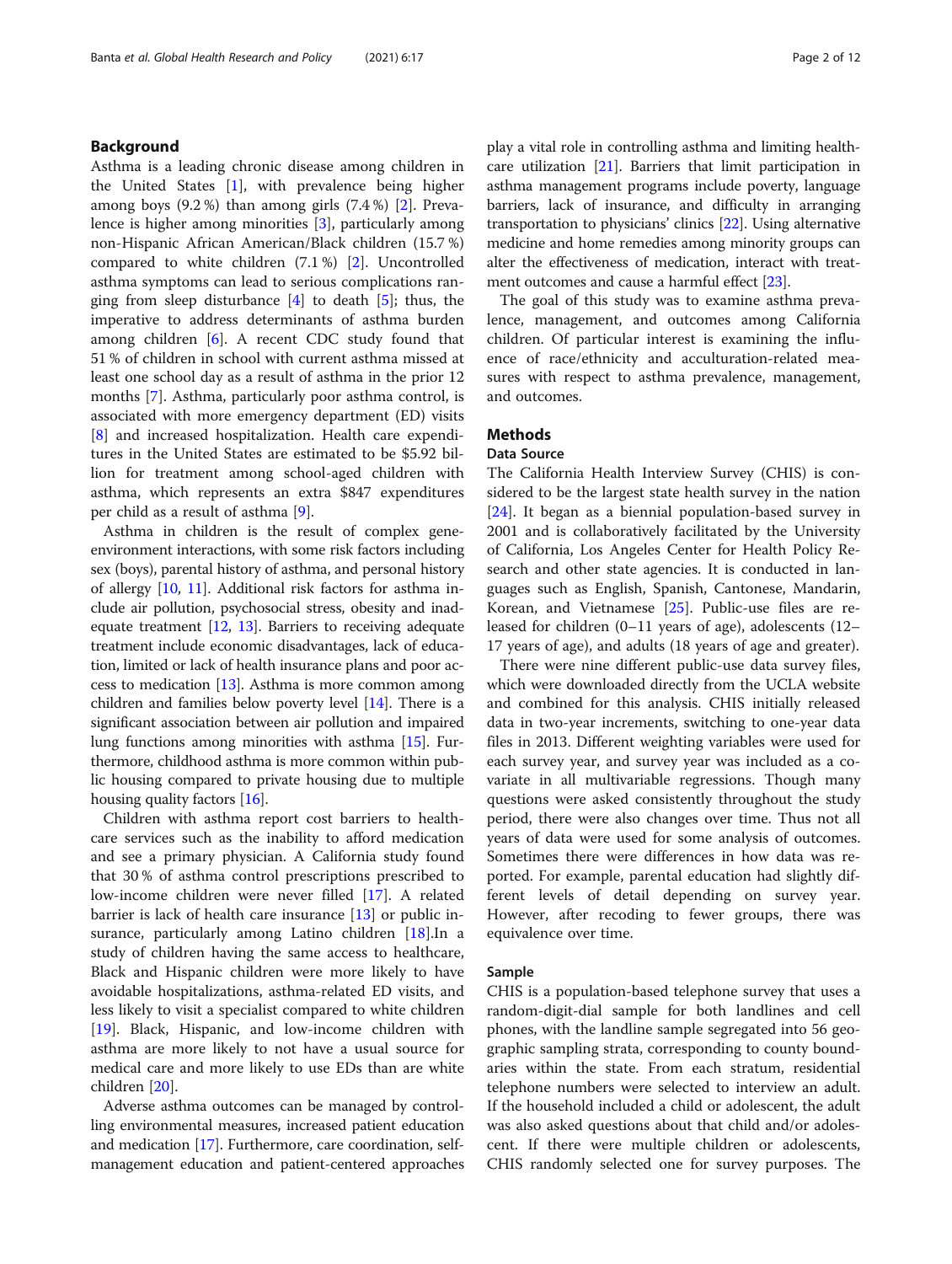# <span id="page-2-0"></span>Table 1 Survey-weighted characteristics of Hispanic and White California children, 2001 to 2015

|                                | Total n<br>(percent) | Percent with Asthma,<br>CI. | Asthma P-<br>value |     |
|--------------------------------|----------------------|-----------------------------|--------------------|-----|
|                                | 61,625 (100%)        | 12.9 (12.3, 13.4)           |                    |     |
| Age                            |                      |                             | < 0.001            | *** |
| 1 to 5 years                   | 26,856 (45.2%)       | 9.7 (8.9, 10.4)             |                    |     |
| 6 to 11years                   | 34,769 (54.8%)       | 15.5 (14.7, 16.4)           |                    |     |
| Gender                         |                      |                             | < 0.001            | *** |
| Male                           | 31,684 (51.0%)       | 15.3 (14.5, 16.1)           |                    |     |
| Female                         | 29,941 (49.0%)       | 10.4 (9.5, 11.1)            |                    |     |
| Race/ethnicity                 |                      |                             | < 0.001            | *** |
| Hispanic                       | 18,764 (42.1%)       | 12.4 (11.3, 13.5)           |                    |     |
| Asian                          | 6,627 (10.7%)        | 12.9 (10.8, 14.9)           |                    |     |
| African American               | 2,801 (6.6%)         | 19.5 (16.8, 22.2)           |                    |     |
| White                          | 29,979 (34.5%)       | 12.0 (11.3, 12.8)           |                    |     |
| Two or more Races              | 4,454 (6.2%)         | 13.7 (11.3, 16.1)           |                    |     |
| Adult English Proficiency      |                      |                             | < 0.001            | *** |
| Very well                      | 43,953 (66/2%)       | 14.1 (13.2, 14.9)           |                    |     |
| Fairly well                    | 6,349 (12.4%)        | 11.9 (9.9, 14.0)            |                    |     |
| Not well / Not at all          | 11,323 (21.4%)       | 9.7 (8.6, 10.8)             |                    |     |
| Adult Education                |                      |                             | < 0.001            | *** |
| Less than 12 years education   | 10,443 (21.4%)       | 11.0 (9.9, 12.1)            |                    |     |
| High School graduate           | 13,247 (22.4%)       | 13.4 (11.9, 14.9)           |                    |     |
| Less than 4 years college      | 14,369 (22.2%)       | 16.1 (14.7, 17.5)           |                    |     |
| College graduate or higher     | 23,568 (34.1%)       | 11.4 (10.5, 12.3)           |                    |     |
| Poverty level                  |                      |                             | 0.6217             |     |
| 0-99% FPL                      | 10,389 (24.0%)       | 13.3 (11.8, 14.8)           |                    |     |
| 100-199% FPL                   | 12,460 (22.5%)       | 13.2 (11.9, 14.4)           |                    |     |
| 200-299% FPL                   | 8,635 (13.7%)        | 13.1 (11.5, 14.7)           |                    |     |
| 300% FPL and Above             | 30,141 (39.8%)       | 12.4 (11.6, 13.2)           |                    |     |
| Living environment             |                      |                             | 0.0680             |     |
| Urban                          | 50,563 (89.2%)       | 13.0 (12.4, 13.7)           |                    |     |
| Rural                          | 11,064 (10.8%)       | 11.5 (10.1, 12.9)           |                    |     |
| Usual Source of Care           |                      |                             | 0.0045             |     |
| Doctor office/HMO/Kaiser       | 45,244 (69.2%)       | 13.3 (12.6, 14.0)           |                    |     |
| Community/Government<br>clinic | 14,208 (22.7%)       | 12.5 (11.2, 13.7)           |                    |     |
| ER/Urgent care/ Other place    | 550 (1.0%)           | 12.6 (8.1, 17.1)            |                    |     |
| No usual source of care        | 1,623 (3.1%)         | 7.4 (5.0, 9.8)              |                    |     |
| Insurance status               |                      |                             | 0.0222             |     |
| Insured                        | 58,430 (95.1%)       | 13.0 (12.4, 13.6)           |                    |     |
| Not insured                    | 3,195 (4.9%)         | 9.8 (7.3, 12.2)             |                    |     |
| Citizenship Status             |                      |                             | < 0.001            | *** |
| US-born citizen                | 38,019 (55.7%)       | 14.2 (13.3, 15.0)           |                    |     |
| Naturalized citizen            | 10,014 (17.4%)       | 12.2 (10.8, 13.7)           |                    |     |
| Non-Citizen                    | 13,592 (26.7%)       | 10.6 (9.5, 11.7)            |                    |     |
| Survey year                    |                      |                             | 0.2457             |     |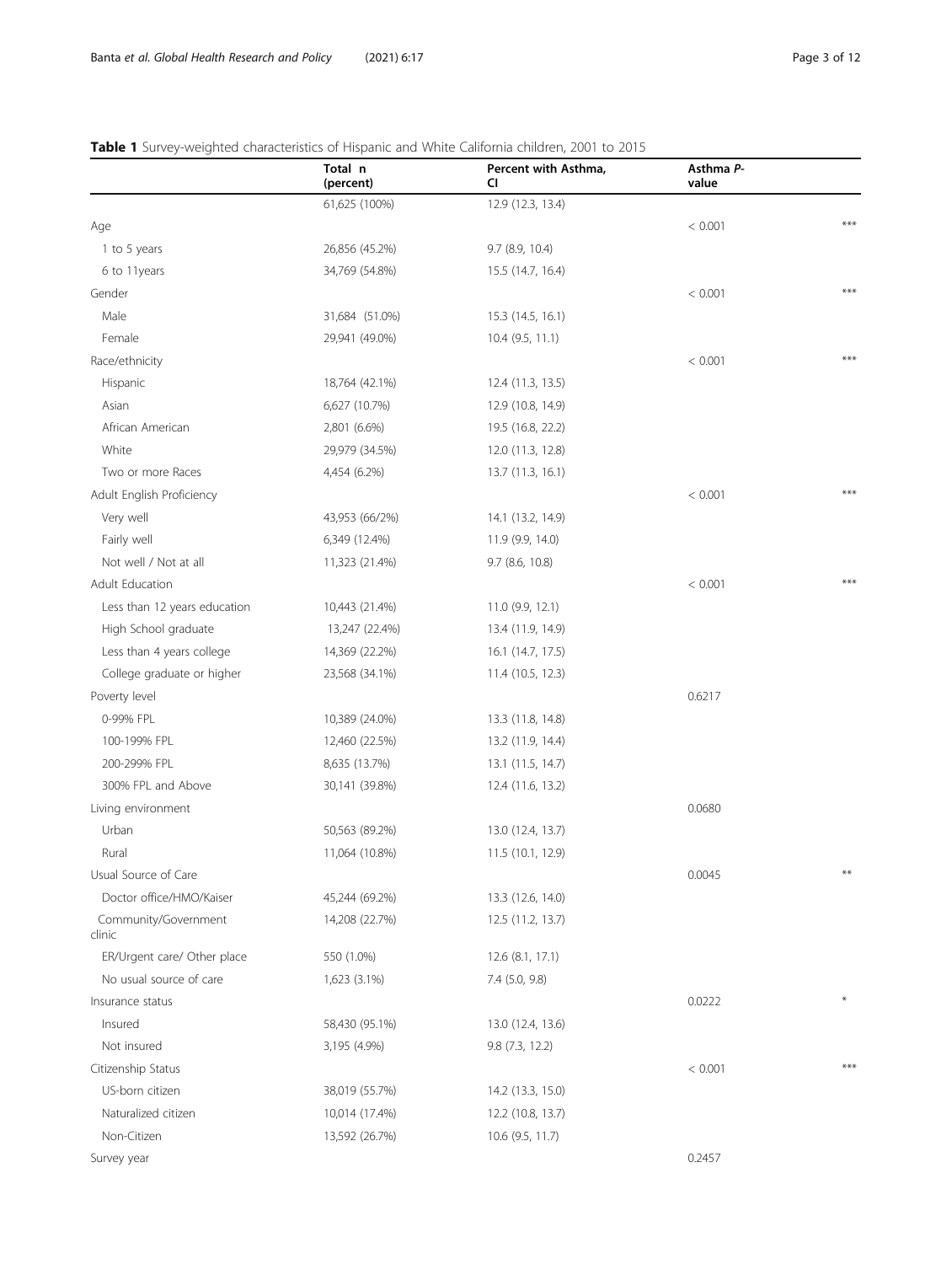Table 1 Survey-weighted characteristics of Hispanic and White California children, 2001 to 2015 (Continued)

|           | Total n<br>(percent) | Percent with Asthma,<br><b>CI</b> | Asthma P-<br>value |
|-----------|----------------------|-----------------------------------|--------------------|
| 2001-2002 | 11,794 (11.2%)       | 12.7 (12.0, 13.5)                 |                    |
| 2003-2004 | 7,863 (11.2%)        | 13.7 (12.7, 14.8)                 |                    |
| 2005-2006 | 10,403 (11.4%)       | 13.5 (12.4, 14.6)                 |                    |
| 2007-2008 | 9,134 (11.5%)        | 13.5 (12.4, 14.5)                 |                    |
| 2009-2010 | 8,343 (11.5%)        | 11.2 (10.8, 12.2)                 |                    |
| 2011-2012 | 6,879 (10.9%)        | 14.2 (12.7, 15.7)                 |                    |
| 2013      | 2,763 (10.7%)        | 13.6 (11.2, 15.9)                 |                    |
| 2014      | 2,457 (10.8%)        | 12.0 (9.4, 14.6)                  |                    |
| 2015      | 1,989 (10.9%)        | 11.5(8.4, 14.6)                   |                    |

Estimated annual population of children = 5,697,515. Those with asthma = 733,320. Sample numbers are unweighted, all percents are survey-weighted CI 95% Confidence Interval

 $*$  p<0.05,  $**$  p<0.01,  $***$  p<0.001

sampling design began including cell phones in 2009, with percentages steadily increasing over time. For example in CHIS 2013–2014, 19.3 % of adult surveys were conducted using cell phones, compared to 46.2 % in CHIS 2015[[26](#page-10-0)]. Survey completion rates from CHIS are comparable to other large-scale surveys, such as the California Behavioral Risk Factor Surveillance System [[27\]](#page-10-0). In 2009, the screening completion rate of all households was 35.1 % and the child extended survey completion rate was 72.9, for a survey completion rate of 26.3 % for child surveys [\[27](#page-10-0)]. As a result of the sampling design, users are able to make population estimates. Researchers have demonstrated that CHIS population estimates are consistent with California's official demographic estimates when stratified by a number of demographic characteristics, including gender, race/ethnicity, and age group [\[28\]](#page-10-0). For this study we examined children data for 2001–2015, dropping infants (0 years of age) from analysis since their parents were not asked about many health topics.

#### Measures

Asthma prevalence was determined by the question "Have you ever been told by a physician that you have asthma?" Subsequent analyses were restricted to those reporting 'yes'. Asthma management measures included taking daily medication to control asthma (yes/no), doctor ever give management plan for child (yes/no), have a written copy of a plan (yes/no), and confidence to control asthma (yes/ no). Asthma outcome measures were: asthma attacks last 12 months [numeric, recoded (yes/no)], emergency department visits last 12 months – for any reason [numeric, recoded (yes/no)], and missed school due to asthma in last 12 months (yes/no). Not all asthma-related questions were asked during every survey year.

There were two measures of acculturation. One was citizenship status of father (US born, naturalized, and

undocumented immigrant). The other was language, as it has been identified in the literature as a rational proxy for acculturation for Latinos [[29](#page-10-0)]. Adult level of English proficiency was self-reported as very well, fairly well and not well / not at all (the last two combined by authors). English language proficiency has been used in national surveys to study access to care  $[30]$  $[30]$ .

Demographics included age of child (categorized for this study as 0–5, and 6–11 years), gender of child, and race/ethnicity of child (white, Latino, Black, Asian, and "other", which included "Native Hawaiian" and "Two or more races"). Socioeconomic status was assessed based on education level and poverty level using CHIS variables of (a) adult education attainment categorized as an ordinal scale and (b) poverty level (ordinal scale). Geographic location was based on respondent zip code and categorized by UCLA into urban or rural. Healthcare access measures included: (a) usual source of care (ordinal) and (b) any insurance in the last 12 months (nominal as provided by CHIS).

#### Data Analysis

All data analyses were conducted using SAS 9.4 software (SAS Institute, Cary, NC). Descriptive analysis was conducted to obtain frequencies for all variables, adjusting for survey design and combination of multiple years of data. The Pearson test, using design-based F values, for categorical variables was used to determine statistical significant differences between each category. To analyze the association between race and acculturation with asthma prevalence and outcomes, multivariable logistic regression was conducted, and a jackknife approach used to obtain confidence intervals. The jackknife approach to variance estimation is preferred for CHIS data since they provide 80 replicated weights per survey year in order to ensure that the sampled data best matches the California population [[31\]](#page-10-0). Asthma management and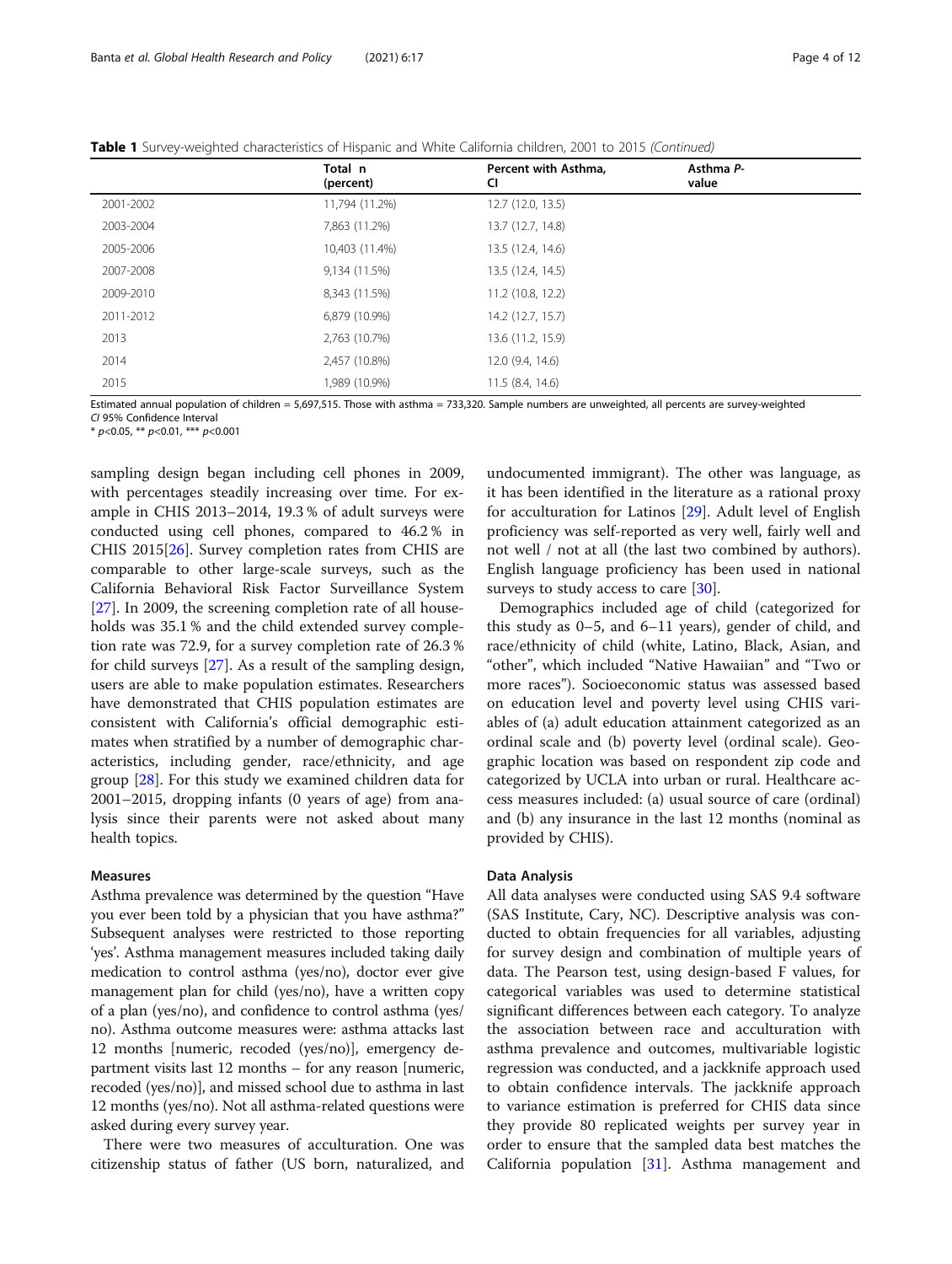# Doctor Ever Told you Your Child has Asthma OR 2008 2012 12:30 AM 25 % CI 25 P-value Age 1 to 5 years (ref.) --- --- 6 to 11years 1.78\*\*\* (1.60, 1.99) < 0.001 Gender Male (ref.) --- --- Female 0.63\*\*\* (0.57, 0.70) < 0.001 Race/ethnicity Hispanic (ref.) --- --- Asian 1.06 (0.85, 1.32) 0.595 African American 1.17\* 1.17\* (1.02, 1.50) 1.299 White  $0.68***$   $0.68***$  (0.61, 0.75)  $< 0.001$ Two or more Races 0.93 (0.59, 0.79) 0.634 Adult English Proficiency Very well (ref.) --- --- Fairly well 0.78\* (0.61, 1.02) 0.047 Not well / Not at all  $0.60***$  (0.48, 0.77)  $(0.48, 0.77)$   $(0.48, 0.77)$   $(0.48, 0.77)$ Adult Education Less than 12 years (ref)  $-$ ---High School graduate 1.04 1.04 (0.86, 1.26) 0.682 Some college 1.21\* 1.21\* 1.21\* (1.00, 1.46) 1.00, 1.46 College graduate or higher 0.91 (0.74, 1.11) 0.356 Poverty level 0–99 % FPL (ref.) --- --- 100–199 % FPL 0.159 (0.71, 1.04) 0.85 (0.71, 1.04) 0.159 (0.71, 1.04) 0.159  $200-299$  % FPL  $0.21$ 300 % FPL and Above 0.74\*\* (0.55, 0.83) 0.005 Living environment Urban (ref.) --- --- Rural 0.85 (0.74,0.99) 0.038 Usual Source of Care Office/HMO/Kaiser (ref.) --- --- Government/community 1.00 1.00 (0.86, 1.16) 0.964 ER/Urgent care/ Other place 0.88 0.88 (0.55, 1.42) 0.582 No usual source of care  $0.57**$  0.57<sup>\*\*</sup> 0.657<sup>\*\*</sup> 0.004 0.84) 0.004 Insurance status Insured (ref.) --- --- Not insured **0.79** 0.125 0.79 0.125 0.79 0.125 0.79 0.125 0.125 0.125 0.125 0.125 0.125 0.125 0.125 0.125 0.125 Citizenship Status US-born citizen (ref.) --- --- Naturalized citizen 0.85 (0.71, 1.03) 0.146 Non-Citizen 0.82 0.82 (0.66, 1.01) 0.066 0.82 0.066 Survey year

#### <span id="page-4-0"></span>**Table 2** Logistic Regression for asthma diagnosis ( $n = 61,625$ )

2001-2002 (ref)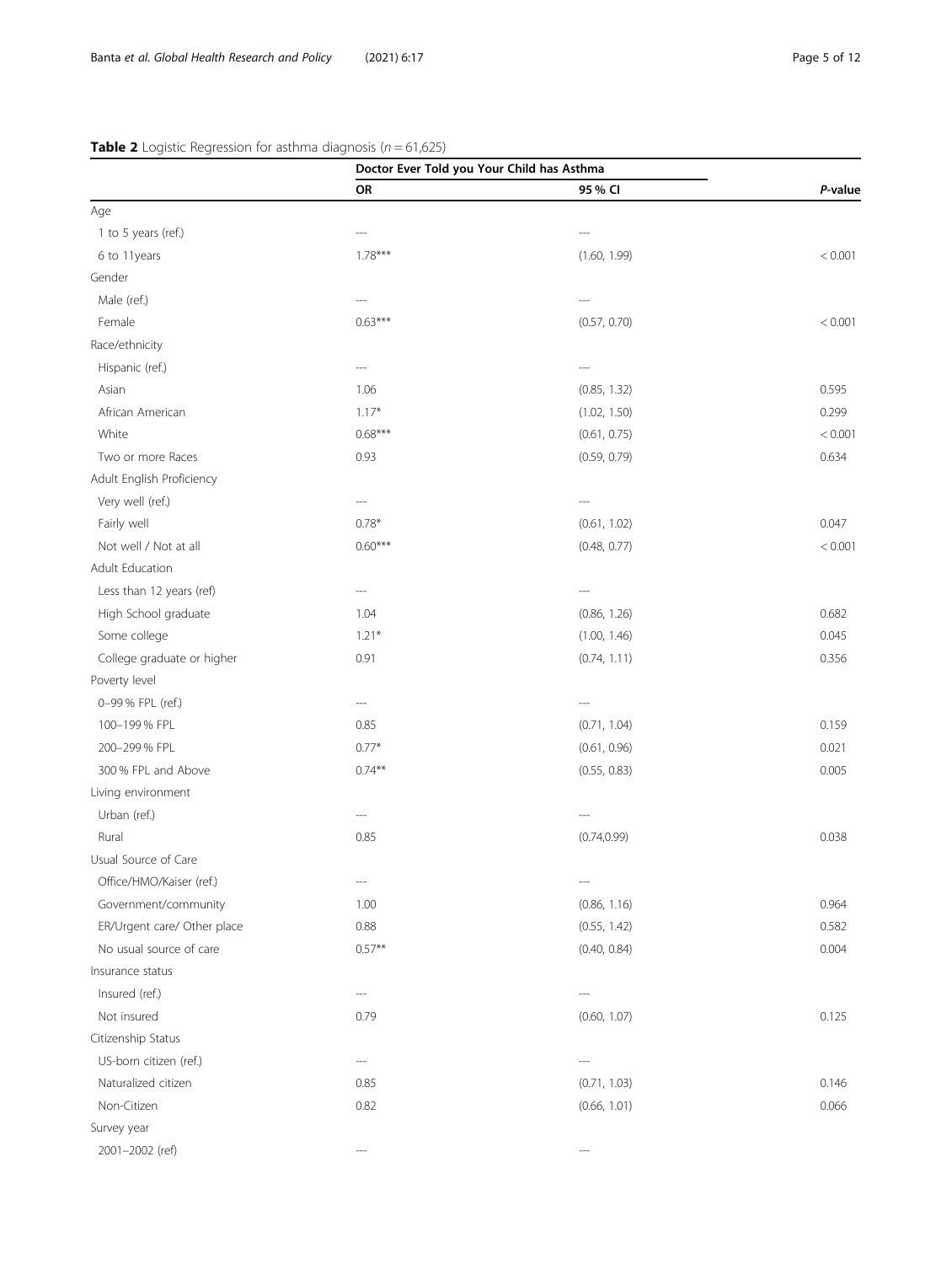|           | Doctor Ever Told you Your Child has Asthma |              |         |
|-----------|--------------------------------------------|--------------|---------|
|           | <b>OR</b>                                  | 95 % CI      | P-value |
| 2003-2004 | 1.11                                       | (0.99, 1.25) | 0.075   |
| 2005-2006 | 1.09                                       | (0.97, 1.23) | 0.128   |
| 2007-2008 | 1.08                                       | (0.96, 1.22) | 0.187   |
| 2009-2010 | 0.89                                       | (0.78, 1.02) | 0.109   |
| 2011-2012 | 1.12                                       | (0.97, 1.31) | 0.108   |
| 2013      | 1.05                                       | (0.85, 1.30) | 0.664   |
| 2014      | 0.89                                       | (0.69, 1.16) | 0.393   |
| 2015      | 0.85                                       | (0.62, 1.18) | 0.338   |

**Table 2** Logistic Regression for asthma diagnosis ( $n = 61,625$ ) (Continued)

OR Odds Ratio, CL Confidence Interval

 $*$  p < 0.05, \*\* p < 0.01, \*\*\* p < 0.001

outcome analyses were conducted only for children diagnosed with asthma. All analyses used survey-specific routines to account for the complex sampling design for each survey year. This research was considered exempt from university IRB approval due to the de-identified nature of the public use data.

#### Results

As seen in Table [1,](#page-2-0) there were 61,625 completed surveys, representing an estimated annual population of 5.7 million children between 2001 and 2015. Of these, 12.9 % reported having asthma at the time of survey. There were significant differences ( $p < 0.001$ ) for child's age, gender, race, and parent's education, citizenship status, and English language proficiency. Asthma prevalence was higher among children 6 to 11 years of age (15.5 %), males (15.3 %), African Americans (19.5 %) and those of two or more races (13.7 %), children whose parents were a high school graduate (13.4 %), had some college (16.1 %), who spoke English very well (14.1 %), or was a US-born citizen (14.2 %). Prevalence was lowest among whites (12 %) and those with no usual source of care (7.4 %). There were also significant differences based on usual source of care  $(p = 0.0045)$ , with higher prevalence among those normally receiving care at a doctor's office/HMO/Kaiser (13.3 %) and insurance ( $p =$ 0.022), with higher prevalence among the insured (13.0 %). There were not significant differences based on poverty level, rural/urban status, or survey year.

As seen in Table [2,](#page-4-0) many of these findings identified in bivariate comparisons were confirmed in regression analysis. Particularly significant findings for age, gender, race, and English language proficiency and nonsignificant findings for survey year. Changes in regression included insurance and citizen status becoming statistically insignificant. However, there were now significantly lower likelihoods of having an asthma diagnosis for those at or above 200 % of federal poverty level and for those living in a rural environment (odds ratio 0.85; 95 % CI 0.74–0.99). A nuance for parental education was that children whose parents had a high school degree were not significantly more likely to have asthma, only those whose parents had some college.

Table [3](#page-6-0) presents results for four measures of asthma management. The most notable finding is that parental language proficience was significantly associated with three of the outcomes. Compared to those with English language proficiency of very well, both those with proficience of fairly well and not well/not at all were less likely to be taking daily medications to control asthma and to have been given an asthma management plan by a doctor, and the parents were more likely to not be confident that they could not control asthma.

With regards to other covariates, gender, rural/urban, insurance, and citizenship status were not significantly associated with any asthma management measure. Race (Asian and white less likely), poverty (less likely if not below 100 %FPL), source of care (those with no usual source and those seen in government clinic/community hospital less likely), and survey year (decrease over time) were significantly associated with daily use of asthma medication. Age (older children less likely), parent's eduation (college graduates more likely), source of care (no usual source less likely), and survey year (increase over time) were significantly associated with doctor ever gave an asthma management for child. Parent's education (college more likely) and source of care (ER/urgent care less likely) were significantly associated with parent currently having a written copy of asthma management plan. No other measure besides adult language proficiency was significantly associated with confidence to control asthma.

Table [4](#page-8-0) presents results of three asthma outcome measures. English language proficiency was significantly associated with two of the measures: children whose parent's were able to speak fairly were more likely to have an emergency room visit in past 12 months and to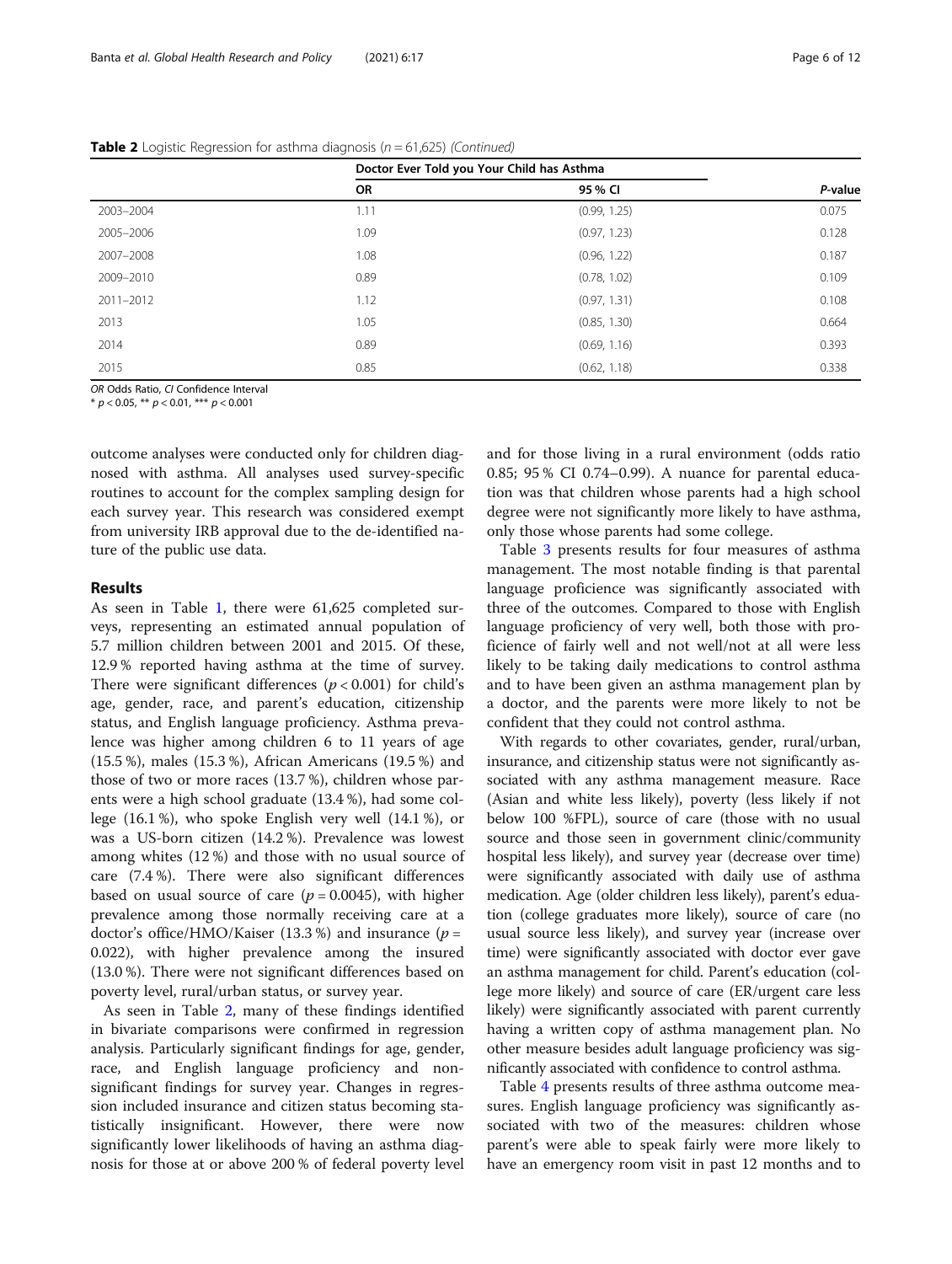## <span id="page-6-0"></span>Table 3 Logistic Regression for Asthma Management

|                                           | <b>Currently Taking Daily</b><br><b>Medication to Control Asthma</b> | Doctor Ever Given Asthma<br><b>Management Plan for Child</b><br>$n=6,117$ | <b>Have Written</b><br>Copy of Plan | Not Confident can<br>Control Asthma |
|-------------------------------------------|----------------------------------------------------------------------|---------------------------------------------------------------------------|-------------------------------------|-------------------------------------|
|                                           | $n=6,669$                                                            |                                                                           | $n=2,026$                           | $n=2,836$                           |
| Proportion                                | 32.6% (30.8, 34.4)                                                   | 60.3% (57.5, 63.2)                                                        | 32.3% (28.1, 36.5)                  | 27.2% (23.1, 31.4)                  |
| Age                                       |                                                                      |                                                                           |                                     |                                     |
| 1 to 5 years (ref.)                       |                                                                      |                                                                           |                                     |                                     |
| 6 to 11years                              | $0.74$ (0.62, 0.89)**                                                | $0.91$ $(0.73, 1.14)$                                                     | $0.71$ $(0.47, 1.08)$               | $0.72$ (0.48, 1.10)                 |
| Gender                                    |                                                                      |                                                                           |                                     |                                     |
| Male (ref.)                               |                                                                      |                                                                           |                                     |                                     |
| Female                                    | 0.85(0.72, 1.02)                                                     | 1.04 (0.80, 1.34)                                                         | 1.28 (0.85, 1.93)                   | $1.06$ (0.68, 1.63)                 |
| Race/ethnicity                            |                                                                      |                                                                           |                                     |                                     |
| Hispanic (ref.)                           |                                                                      |                                                                           |                                     |                                     |
| Asian                                     | $0.57$ (0.39, 0.82)**                                                | $0.76$ (0.47, 1.22)                                                       | $0.86$ $(0.44, 1.69)$               | 0.53(0.21, 1.32)                    |
| African American                          | $0.98$ $(0.71, 1.36)$                                                | $0.84$ $(0.54, 1.32)$                                                     | 1.10 (0.52, 2.33)                   | 1.45 (0.69, 3.02)                   |
| White                                     | $0.65$ (0.51, 0.83)**                                                | $0.88$ $(0.63, 1.23)$                                                     | 1.26 (0.73, 2.17)                   | 0.91(0.54, 1.56)                    |
| Two or more Races                         | 0.90 (0.59, 1.38)                                                    | $0.62$ (0.38, 1.03)                                                       | 1.11 (0.49, 2.51)                   | $0.70$ $(0.35, 1.42)$               |
| Adult English Proficiency                 |                                                                      |                                                                           |                                     |                                     |
| Very well (ref.)                          |                                                                      |                                                                           |                                     |                                     |
| Fairly well                               | $0.63$ (0.45, 0.87)**                                                | $0.45$ (0.25, 0.80)**                                                     | $0.54$ $(0.23, 1.24)$               | 3.39 (1.52, 7.54)**                 |
| Not well / Not at all                     | $0.52$ (0.36, 0.74)***                                               | $0.30$ (0.20, 0.46)***                                                    | 1.34 (0.58, 3.12)                   | 3.10 (1.49, 6.42)**                 |
| Adult Education                           |                                                                      |                                                                           |                                     |                                     |
| Less than 12 years (ref)                  | $\hspace{0.05cm} \ldots$                                             |                                                                           |                                     |                                     |
| High School graduate                      | 1.13(0.85, 1.52)                                                     | 1.25 (0.82, 1.92)                                                         | 1.55(0.75, 3.21)                    | 1.07(0.52, 2.22)                    |
| Some college                              | 0.94(0.69, 1.27)                                                     | 1.33 (0.84, 2.11)                                                         | 2.33 (1.07, 5.08)*                  | 1.03 (0.45, 2.34)                   |
| College graduate or<br>higher             | $0.93$ $(0.68, 1.27)$                                                | $1.94$ (1.25, 3.02) <sup>*</sup>                                          | 3.21 (1.35, 7.64)**                 | 0.95(0.43, 2.08)                    |
| Poverty level                             |                                                                      |                                                                           |                                     |                                     |
| 0-99% FPL (ref.)                          |                                                                      |                                                                           |                                     |                                     |
| 100-199% FPL                              | $0.73$ (0.56, 0.96)*                                                 | $1.04$ (0.70, 1.53)                                                       | 0.98 (0.54, 1.78)                   | 0.58 (0.32, 1.08)                   |
| 200-299% FPL                              | $0.72$ $(0.51, 1.03)$                                                | $0.99$ (0.55, 1.77)                                                       | 1.02 (0.51, 2.01)                   | 1.43(0.58, 3.50)                    |
| 300% FPL and Above                        | $0.63$ (0.47, 0.85)**                                                | 1.03 (0.67, 1.58)                                                         | $0.62$ $(0.33, 1.17)$               | 0.89(0.44, 1.81)                    |
| Residence                                 |                                                                      |                                                                           |                                     |                                     |
| Urban (ref.)                              | ---                                                                  |                                                                           | ---                                 |                                     |
| Rural                                     | 1.12 (0.87, 1.45)                                                    | 1.15 (0.83, 1.58)                                                         | 1.03 (0.58, 1.84)                   | 1.23 (0.63, 2.41)                   |
| Usual Source of Care                      |                                                                      |                                                                           |                                     |                                     |
| Office/HMO/Kaiser (ref.)                  | $---$                                                                |                                                                           |                                     |                                     |
| Government clinic /<br>Community hospital | $0.75$ (0.61, 0.92)**                                                | 0.99(0.72, 1.38)                                                          | 1.64 (0.93, 2.91)                   | $0.98$ $(0.60, 1.58)$               |
| ER/Urgent care/ Other<br>place            | $0.54$ (0.26, 1.12)                                                  | 1.26 (0.63, 2.55)                                                         | $0.11$ (0.02, 0.50)**               | $0.54$ $(0.10, 2.84)$               |
| No usual source of care                   | $0.48$ (0.24, 0.98)*                                                 | $0.30$ (0.12, 0.74)*                                                      | 1.75 (0.25, 12.08)                  | 1.54(0.36, 6.60)                    |
| Insurance status                          |                                                                      |                                                                           |                                     |                                     |
| Insured (ref.)                            |                                                                      |                                                                           |                                     |                                     |
| Not insured                               | $0.86$ $(0.56, 1.31)$                                                | $0.88$ $(0.53, 1.49)$                                                     | 2.25 (0.36, 14.11)                  | $0.61$ $(0.20, 1.86)$               |
| Citizenship Status                        |                                                                      |                                                                           |                                     |                                     |
| US-born citizen (ref.)ta                  | ---                                                                  |                                                                           |                                     |                                     |
| Naturalized citizen                       | 1.10(0.83, 1.46)                                                     | 1.10 (0.73, 1.67)                                                         | 1.73 (0.92, 3.26)                   | 1.20(0.65, 2.21)                    |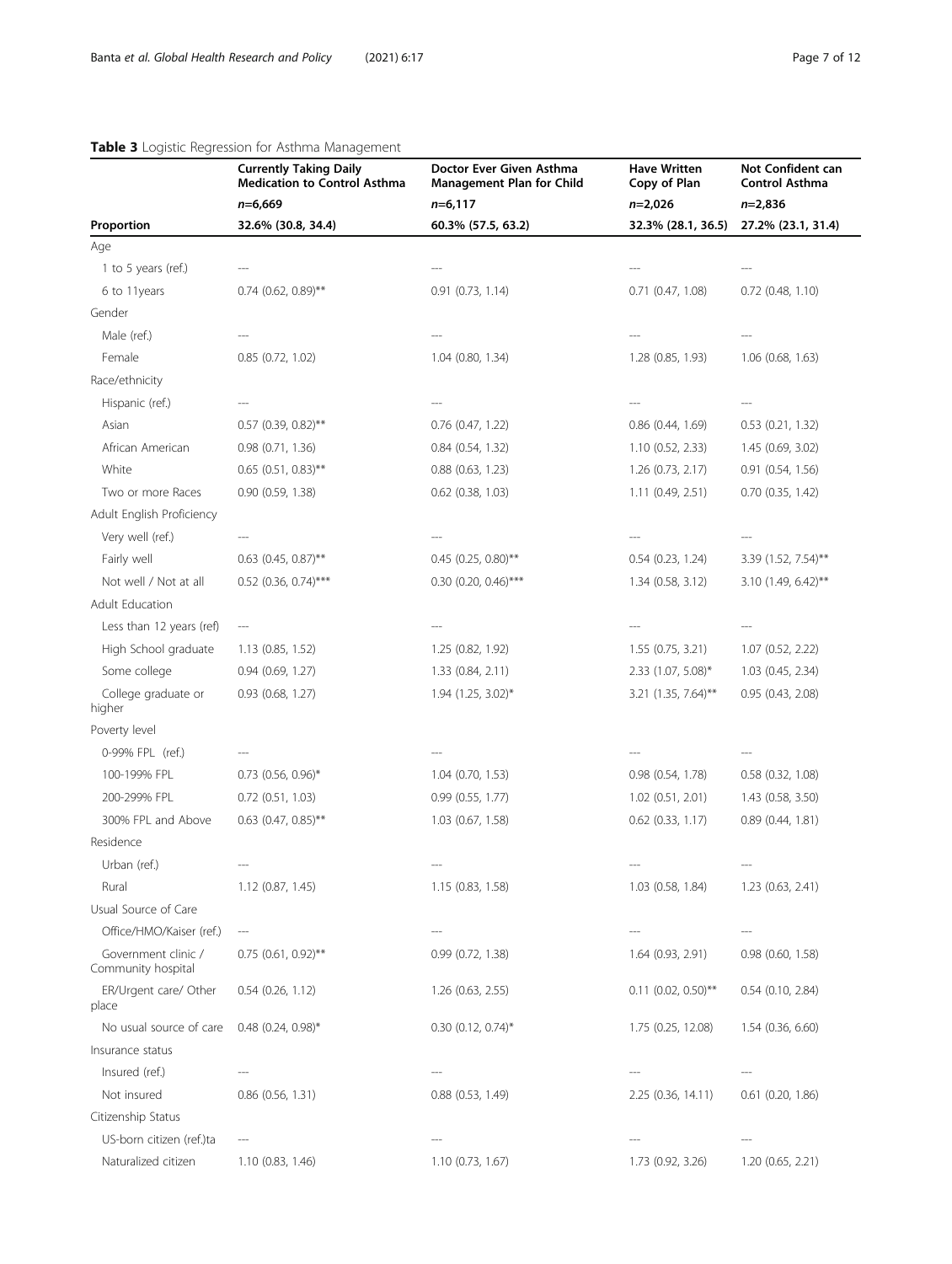|             | <b>Currently Taking Daily</b><br><b>Medication to Control Asthma</b> | Doctor Ever Given Asthma<br><b>Management Plan for Child</b> | <b>Have Written</b><br>Copy of Plan | Not Confident can<br><b>Control Asthma</b> |
|-------------|----------------------------------------------------------------------|--------------------------------------------------------------|-------------------------------------|--------------------------------------------|
|             | $n=6,669$                                                            | $n=6,117$                                                    | $n=2,026$                           | $n=2,836$                                  |
| Proportion  | 32.6% (30.8, 34.4)                                                   | 60.3% (57.5, 63.2)                                           | 32.3% (28.1, 36.5)                  | 27.2% (23.1, 31.4)                         |
| Non-Citizen | 1.23 (0.91, 1.67)                                                    | 1.48 (0.90, 2.44)                                            | 1.27 (0.58, 2.36)                   | 1.45 (0.69, 3.05)                          |
| Survey year |                                                                      |                                                              |                                     |                                            |
| 2001-2002   | <b>REF</b>                                                           | N/A                                                          | N/A                                 | <b>NA</b>                                  |
| 2003-2004   | $0.58$ (0.46, 0.75)***                                               | <b>REF</b>                                                   | N/A                                 | N/A                                        |
| 2005-2006   | $0.37$ (0.29, 0.48)***                                               | $1.01$ (0.78, 1.30)                                          | N/A                                 | N/A                                        |
| 2007-2008   | $0.39$ (0.30, 0.51)***                                               | 0.98(0.77, 1.24)                                             | N/A                                 | N/A                                        |
| 2009-2010   | $0.50$ (0.38, 0.66)***                                               | $2.74$ (2.13, 3.52)***                                       | <b>REF</b>                          | <b>REF</b>                                 |
| 2011-2012   | $0.38$ (0.28, 0.53)***                                               | 3.42 (2.47, 4.73)***                                         | 1.32 (0.90, 1.96)                   | 0.81(0.53, 1.23)                           |
| 2013        | N/A                                                                  | 2.78 (1.57, 4.92)***                                         | 0.99(0.61, 1.62)                    | 0.87(0.51, 1.49)                           |
| 2014        | N/A                                                                  | N/A                                                          | $1.84$ (1.13, 2.98)*                | 0.93(0.53, 1.64)                           |
| 2015        | N/A                                                                  | $2.16$ (1.08, 4.34)*                                         | 1.35 (0.64, 2.82)                   | 0.74(0.34, 1.65)                           |

#### Table 3 Logistic Regression for Asthma Management (Continued)

\*  $p < 0.05$ , \*\*  $p < 0.01$ , \*\*\*  $p < 0.001$ 

N/A-question not asked during that survey year

have missed school in past 12 months due to asthma. Many variables were not statistically significant with any outcome: gender, poverty, living environment, insurance, and citizenship status. Children 6–11 years of age were less likely to have any of all three outcomes. African Americans were more likely to have an emergeny room visit. Children whose parents had some college were more likely to have an asthma attack in the past 12 months. Emergency room visits were generally lower over time.

#### **Discussion**

These findings suggest that among California children 1 to 11 years of age, risk of asthma is higher among African Americans and lower for non-Hispanic Whites. Furthermore, asthma risk is higher among boys and older children. Diagnosis is also greater among those whose parents spoke English very well. The likelihood of diagnosis is lower among those with higher income, for children having no usual source of medical care, and for those living in a rural environment [[32\]](#page-11-0).

Across the seven asthma management and outcome measures in this study, parent English language proficiency was significantly associated with five of the measures. The consistent finding being that those with lower levels of proficiency were more likely to have the less desirable outcome. Usual source of care was also associated with five measures. Regarding socio-demographics, age was significantly associated with four measures, as was survey year. Parent education was significantly associated with three measures, race/ethnicity with two measures, and poverty level with one measure. Gender, rural/urban, insurance, and citizenship were not significantly associated with any measure.

For children diagnosed with asthma, those whose parents spoke English very well were more likely to have routine management measures, such as receipt of a written plan and daily medications and were less likely to have an emergency room visit in the past 12 months or to miss school due to asthma. Their parents were also much more likely to feel confident they could control asthma. Information plays a large role in controlling a chronic disease. Unfortunately prior analysis with CHIS data has shown that many California parents having children with asthma have suboptimal use of health literacy tools [\[17\]](#page-10-0) and Latino adults with limited English proficiency report less confidence in filling out online forms [\[33](#page-11-0)]. Furthermore, a study outside of California found that parents with limited health literacy were more likely to have children whose asthma was not well controlled [[34](#page-11-0)].

Others have found that asthma is a public health concern affecting minority groups and low-income children [\[35](#page-11-0)]. This study did not find an association between income and asthma management/outcome. This appears to be inconsistent with a study based on northern California Kaiser Permanente patients which found that lower-income parents who had higher cost-sharing were more likely to delay or avoid asthma care for their young children [[36](#page-11-0)]. However, we were not able to evaluate delay in care or quality of medical care, other than giving an asthma management plan. The impact of poverty was most likely observed through usual source of care. Typically it is parents with steady jobs and/or higher income who can afford regular care at a doctor's office. Being seen consistently in such a setting is associated with better care [[37](#page-11-0)] and also is more likely to result in care through a medical home model [\[38](#page-11-0)] and to be following the latest treatment guidelines [\[39\]](#page-11-0).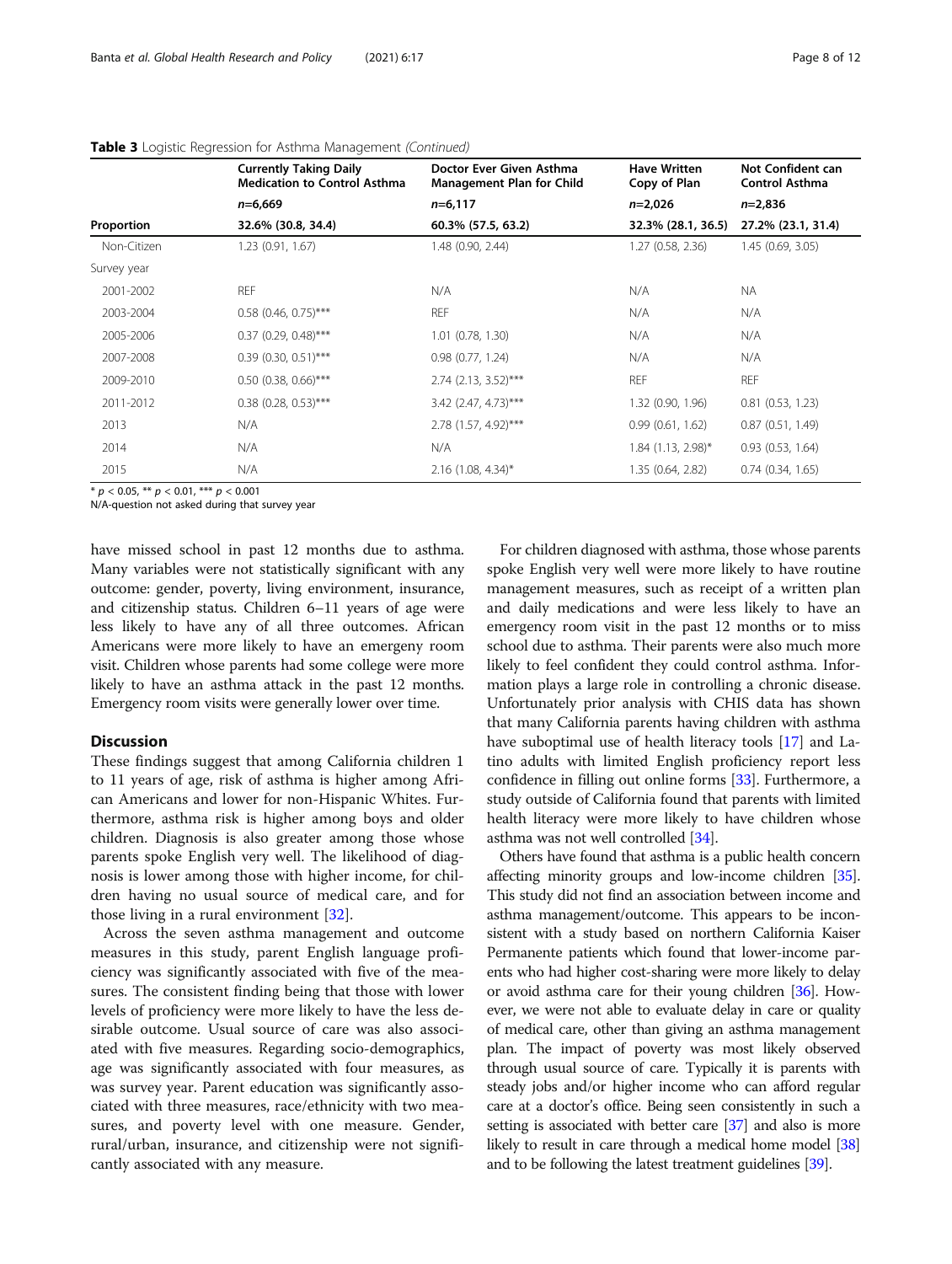### <span id="page-8-0"></span>Table 4 Logistic Regression for Asthma Outcomes

|                                                             | Months                    | months<br>$n=5,339$               | Had Asthma Attack In Past 12 Emergency Room visit in past 12 Missed School due to Asthma in Past<br>12 Months<br>$n=6,435$ |  |
|-------------------------------------------------------------|---------------------------|-----------------------------------|----------------------------------------------------------------------------------------------------------------------------|--|
|                                                             | $n=5,514$                 |                                   |                                                                                                                            |  |
| Proportion                                                  | 45.2% (43.0, 47.4)        | 30.9% (28.0, 33.8)                | 32.8% (30.4, 35.2)                                                                                                         |  |
| Age                                                         |                           |                                   |                                                                                                                            |  |
| 1 to 5 years (ref.)                                         |                           |                                   |                                                                                                                            |  |
| 6 to 11years                                                | $0.62$ $(0.51, 0.74)$ *** | $0.44$ (0.33, 0.57)***            | $0.79$ (0.63, 0.99)*                                                                                                       |  |
| Gender                                                      |                           |                                   |                                                                                                                            |  |
| Male (ref.)                                                 |                           |                                   |                                                                                                                            |  |
| Female                                                      | $0.90$ $(0.76, 1.07)$     | 1.02 (0.74, 1.43)                 | 1.08 (0.84, 1.39)                                                                                                          |  |
| Race/ethnicity                                              |                           |                                   |                                                                                                                            |  |
| Hispanic (ref.)                                             |                           |                                   |                                                                                                                            |  |
| Asian                                                       | $0.94$ $(0.63, 1.40)$     | $0.62$ (0.36, 1.07)               | $0.71$ $(0.45, 1.12)$                                                                                                      |  |
| African American                                            | 0.95(0.65, 1.40)          | $2.10$ (1.24, 3.55) <sup>**</sup> | 1.55 (0.95, 2.52)                                                                                                          |  |
| White                                                       | 1.14 (0.88, 1.49)         | 0.99(0.70, 1.41)                  | 0.75(0.54, 1.04)                                                                                                           |  |
| Two or more Races                                           | 0.94(0.62, 1.42)          | $0.97$ $(0.55, 1.72)$             | $0.65$ (0.40, 1.06)                                                                                                        |  |
| Adult English Proficiency                                   |                           |                                   |                                                                                                                            |  |
| Very well (ref.)                                            |                           |                                   |                                                                                                                            |  |
| Fairly well                                                 | $0.86$ (0.60, 1.24)       | 1.92 (1.03, 3.61)*                | 1.73 (1.01, 2.94)*                                                                                                         |  |
| Not well / Not at all                                       | 0.74(0.51, 1.07)          | 0.89(0.51, 1.55)                  | 1.08 (0.69, 1.70)                                                                                                          |  |
| Adult Education                                             |                           |                                   |                                                                                                                            |  |
| Less than 12 years (ref.)                                   |                           |                                   |                                                                                                                            |  |
| High school graduate                                        | 1.16 (0.83, 1.64)         | 1.30(0.73, 2.28)                  | 0.90(0.61, 1.34)                                                                                                           |  |
| Some college                                                | 1.42 (1.01, 1.98)*        | 1.52(0.91, 2.53)                  | $0.83$ $(0.56, 1.23)$                                                                                                      |  |
| College graduate or higher                                  | 1.33 (0.93, 1.90)         | 1.06 (0.62, 1.78)                 | $0.71$ $(0.46, 1.08)$                                                                                                      |  |
| Poverty level                                               |                           |                                   |                                                                                                                            |  |
| 0-99% FPL (ref.)                                            |                           |                                   |                                                                                                                            |  |
| 100-199% FPL                                                | 1.04 (0.80, 1.34)         | $0.84$ (0.48, 1.46)               | 1.07(0.71, 1.60)                                                                                                           |  |
| 200-299% FPL                                                | 1.18 (0.83, 1.68)         | 0.79(0.45, 1.38)                  | 1.32 (0.79, 2.21)                                                                                                          |  |
| 300% FPL and Above                                          | 1.18 (0.88, 1.59)         | $0.86$ (0.55, 1.33)               | 1.07(0.71, 1.64)                                                                                                           |  |
| Living environment                                          |                           |                                   |                                                                                                                            |  |
| Urban (ref.)                                                |                           |                                   |                                                                                                                            |  |
| Rural                                                       | 1.24 (0.97, 1.58)         | 1.38 (0.92, 2.07)                 | 1.04 (0.75, 1.44)                                                                                                          |  |
| Usual Source of Care                                        |                           |                                   |                                                                                                                            |  |
| Office/HMO/Kaiser (ref.)                                    |                           |                                   |                                                                                                                            |  |
| Government clinic / Community 0.86 (0.71, 1.06)<br>hospital |                           | $0.98$ $(0.67, 1.44)$             | 0.91 (0.68, 1.21)                                                                                                          |  |
| ER/Urgent care/ Other                                       | $0.39$ (0.19, 0.78)**     | 2.80 (1.27, 6.17)*                | $0.69$ (0.30, 1.57)                                                                                                        |  |
| No usual source of care                                     | $0.60$ $(0.32, 1.12)$     | 1.16(0.41, 3.22)                  | $0.66$ $(0.27, 1.62)$                                                                                                      |  |
| Insurance status                                            |                           |                                   |                                                                                                                            |  |
| Insured (ref.)                                              |                           |                                   |                                                                                                                            |  |
| Not insured                                                 | 0.83 (0.51, 1.36)         | $0.64$ (0.38, 1.06)               | 0.88(0.41, 1.88)                                                                                                           |  |
| Citizenship Status                                          |                           |                                   |                                                                                                                            |  |
| US-born citizen (ref.)                                      | ---                       |                                   | ---                                                                                                                        |  |
| Naturalized citizen                                         | 1.16(0.84, 1.60)          | $1.08$ (0.70, 1.73)               | 0.88(0.60, 1.31)                                                                                                           |  |
| Non-Citizen                                                 | $0.91$ $(0.65, 1.26)$     | 1.22 (0.73, 2.05)                 | $0.82$ $(0.53, 1.27)$                                                                                                      |  |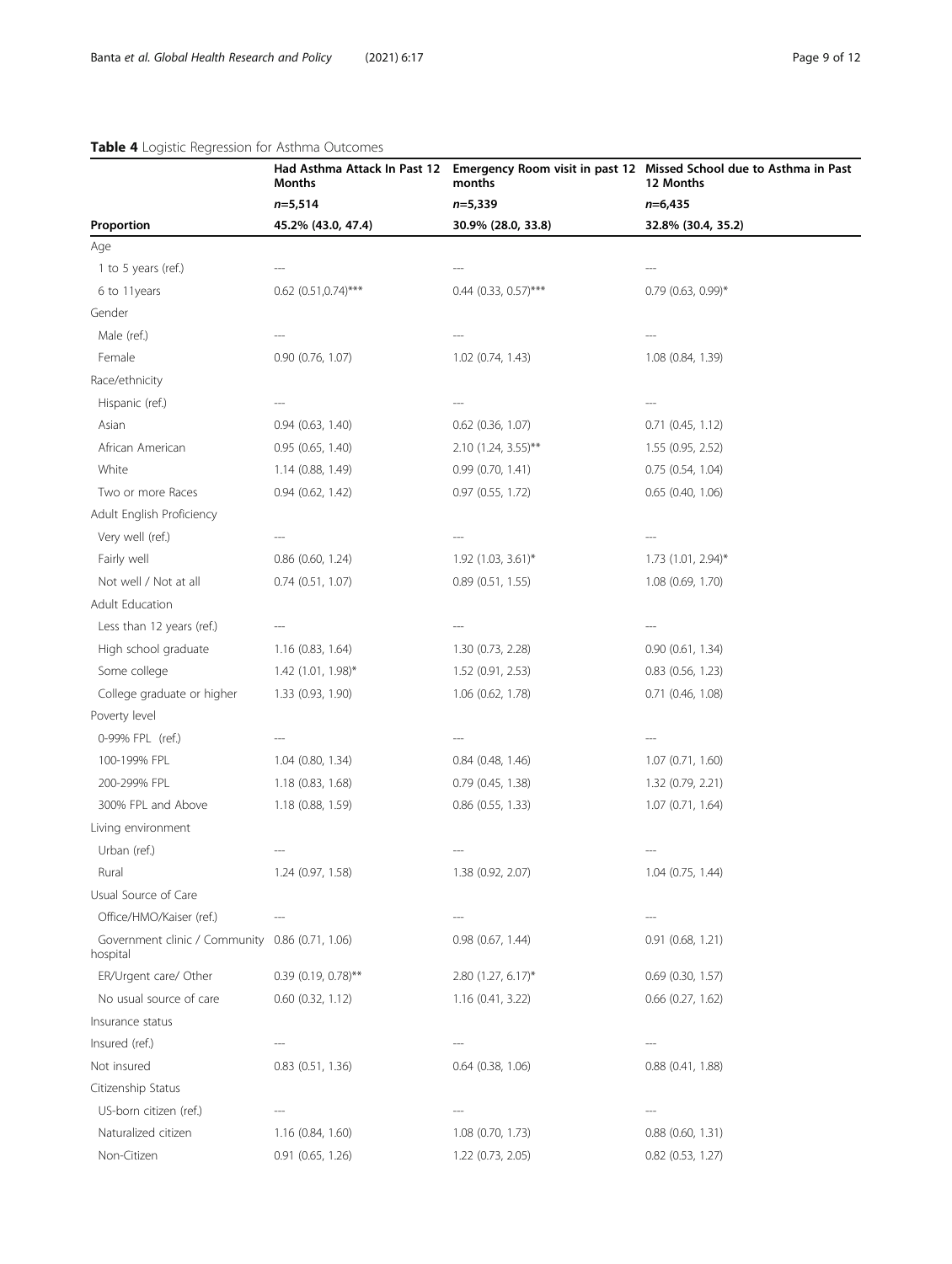|             | Had Asthma Attack In Past 12<br>Months | months                 | Emergency Room visit in past 12 Missed School due to Asthma in Past<br>12 Months |  |
|-------------|----------------------------------------|------------------------|----------------------------------------------------------------------------------|--|
|             | $n=5,514$                              | $n=5,339$              | $n=6,435$                                                                        |  |
| Proportion  | 45.2% (43.0, 47.4)                     | 30.9% (28.0, 33.8)     | 32.8% (30.4, 35.2)                                                               |  |
| Survey year |                                        |                        |                                                                                  |  |
| 2001-2002   | N/A                                    | N/A                    | N/A                                                                              |  |
| 2003-2004   | <b>REF</b>                             | N/A                    | <b>REF</b>                                                                       |  |
| 2005-2006   | $1.06$ (0.86, 1.32)                    | <b>REF</b>             | 1.14(0.91, 1.43)                                                                 |  |
| 2007-2008   | 0.91(0.71, 1.16)                       | $0.75$ (0.58, 0.98)*   | 1.05(0.81, 1.35)                                                                 |  |
| 2009-2010   | 0.93(0.72, 1.19)                       | $0.56$ (0.42, 0.73)*** | 1.14(0.87, 1.50)                                                                 |  |
| 2011-2012   | 0.91(0.66, 1.25)                       | 0.99(0.70, 1.39)       | 1.05(0.77, 1.44)                                                                 |  |
| 2013        | N/A                                    | 0.70(0.44, 1.13)       | 1.38 (0.84, 2.26)                                                                |  |
| 2014        | N/A                                    | $0.36$ (0.19, 0.65)**  | 0.97(0.61, 1.52)                                                                 |  |
| 2015        | N/A                                    | 0.98(0.48, 2.01)       | 1.35(0.79, 2.31)                                                                 |  |

N/A Not available (question not asked during survey year)

 $* p < 0.05$ ,  $** p < 0.01$ ,  $*** p < 0.001$ 

The higher rates among children in California compared to the United States as a whole [[2](#page-10-0)] may reflect higher actual prevalence or suggest that perhaps better assessment and screening of asthma at the national level is necessary. The finding of higher asthma prevalence among boys and African Americans is also consistent with national data [[2\]](#page-10-0), as is the higher prevalence of those with two or more races [\[3](#page-10-0)]. California, due to its SCHIP (State Children's Health Insurance Plan) which is primarily targeted towards immigrant minorities, could be one the reason for better diagnosis compared to national numbers [[40](#page-11-0)]. Findings for Asians were also compable to national data by being similar to whites. Some study suggests higher rates of asthma of among Asian immigrants [[41\]](#page-11-0); but any such effect in California is likely overcome by the dramatically lower likelihood of asthma among immigrants to the US. Others have found that minority children are more likely to have increased emergency visits, hospitalization and death from asthma [\[42\]](#page-11-0), though we only found higher rates of emergency room visits for African Americans.

Thirty-six thousand students miss school every day because of asthma. Students having persistent asthma tend to show increased absenteeism and lower performances in standardized tests [\[42](#page-11-0)]. Therefore, school-based asthma education and management can be a potential asthma intervention [[43](#page-11-0)]. Such programs should especially target and be tailored to families having limited English proficiency.

The prevalence of asthma seems to be lower among those of Mexican descent. However, this can be as a result of under diagnosis [\[44](#page-11-0)]. Limited English proficiency is another burden on some Hispanic families as they suffer poorer quality of care due to communication errors

[[45\]](#page-11-0). It is possible that low acculturation is not protective against asthma but that immigrants with little English proficiency are less likely to understand their physician or asthma symptoms, and thus report lower diagnosis rates [[46\]](#page-11-0). In turn, this can overlook a critically underserved population, highlighting the need for culturally and linguistically tailored preventive measures. As such, there should be additional public health efforts aimed at mitigating the current unmet asthma prevention and management care needs [[47](#page-11-0)] for all families with limited English proficiency, particularlyLatinos. For example, delivery of health literacy interventions for caregivers of asthmatic children through culturally and linguistically competent clinicians could be of value [\[20\]](#page-10-0).

#### Limitations

The primary limitation of the study stems from its cross-sectional self-reported design. Such study designs do not provide insight into causation and therefore relative risks of outcomes cannot be evaluated. Moreover, self-reported data is prone to recall bias. Due to the cross-sectional nature of the survey, we were not able to formally test whether better management activities caused better outcomes. Our measure for ED visits was for all causes, not only asthma-related. Another limitation is selection bias, especially for families who do not have phones. Furthermore, results may not be generalizable outside of California. Despite such limitations, our findings have several strengths. The CHIS study was designed specifically to assess the health of Californians. In addition to the well-established sampling design, surveys are thorough in addressing child and family factors. Furthermore, the relatively large sample size allows for stable estimates.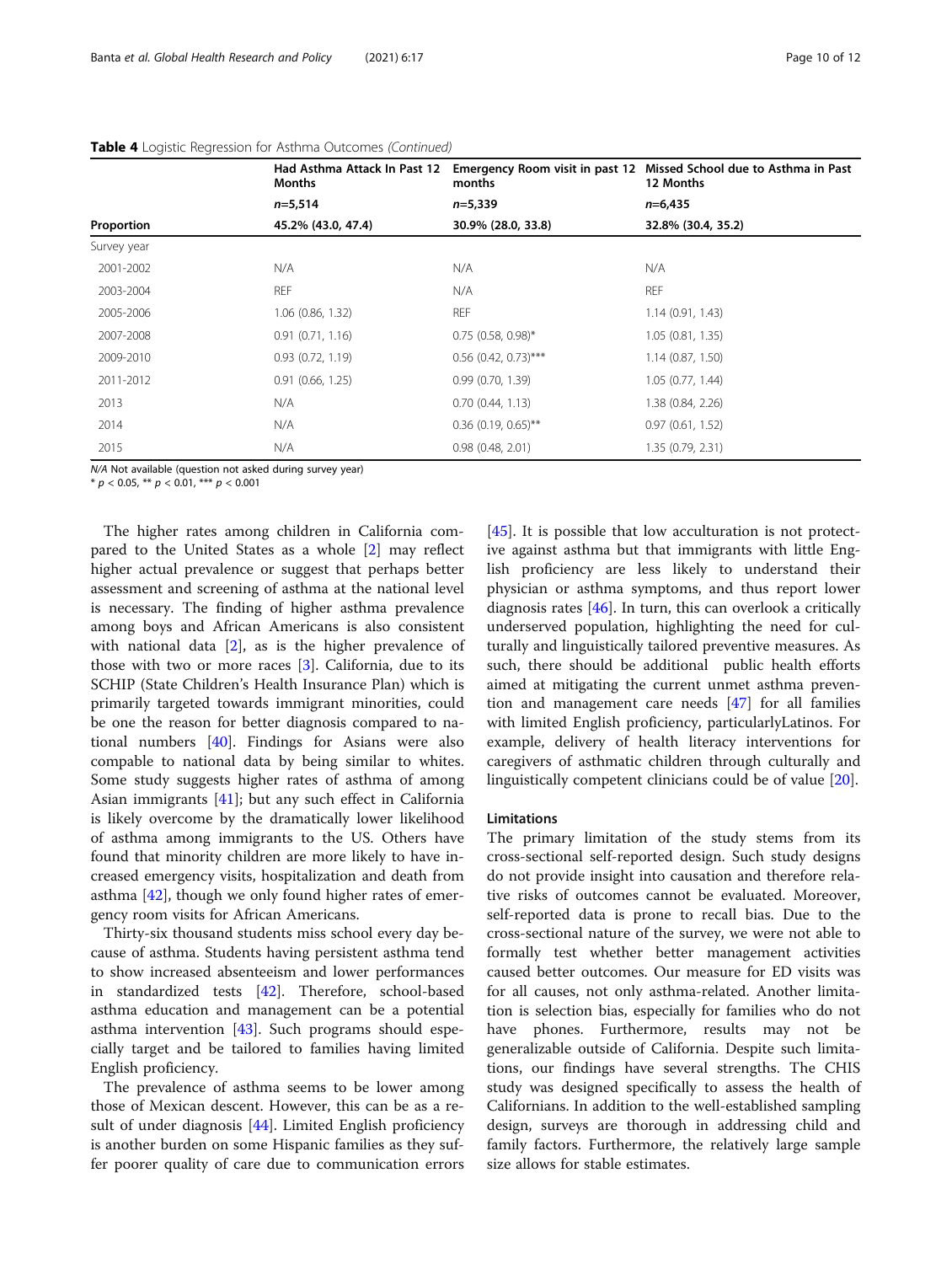#### <span id="page-10-0"></span>Conclusions

This large, population-based survey demonstrated that the English language proficiency of parents/caretakers had a stronger and more consistent effect on a group of asthma management measures than did health insurance, family income, and parental education. This highlights the importance of providing care and health education in a linguistically-appropriate manner for the most common chronic medical condition in children.

#### Acknowledgements

Not applicable.

#### Authors' contributions

JEB and NM conceptualized the study. JEB obtained the data and MR performed statistical analysis. JEB drafted initial manuscript and NM, MR, NA, and KA did additional writing and editing. All authors read and approved the final manuscript.

#### Funding

Not applicable.

#### Availability of data and materials

The public-use data files are available from the University of California, Los Angeles, and were obtained through the following link: [https://healthpolicy.](https://healthpolicy.ucla.edu/chis/data/Pages/public-use-data.aspx) [ucla.edu/chis/data/Pages/public-use-data.aspx.](https://healthpolicy.ucla.edu/chis/data/Pages/public-use-data.aspx)

#### Declarations

#### Ethics approval and consent to participate

This study of public-use data was deemed exempt from IRB approval. Informed consent was obtained from all individual participants during the data collection process.

#### Consent for publication

Not Applicable.

#### Competing interests

Not applicable.

#### Author details

<sup>1</sup> Loma Linda University School of Public Health, 24951 Circle Dr, CA 92354 Loma Linda, USA. <sup>2</sup>College of Medicine, Alfaisal University, 7746 Ibrahim Alziady St., Alwurud District, 12253 2499 Riyadh, Saudi Arabia.

#### Received: 5 October 2020 Accepted: 4 May 2021 Published online: 27 May 2021

#### References

- Sullivan PW, Ghushchyan V, Navaratnam P, Friedman HS, Kavati A, Ortiz B, et al. The national burden of poorly controlled asthma, school absence and parental work loss among school-aged children in the United States. J Asthma. 2018;55(6):659–67.
- 2. Zahran HS, Bailey CM, Damon SA, Garbe PL, Breysse PN. Vital Signs: Asthma in Children - United States, 2001–2016. MMWR Morb Mortal Wkly Rep. 2018; 67(5):149–55.
- Wen C, Liu SH, Li Y, Sheffield P, Liu B. Pediatric Asthma Among Small Racial/ Ethnic Minority Groups: An Analysis of the 2006–2015 National Health Interview Survey. Public Health Rep. 2019;134(4):338–43.
- 4. Sundbom F, Malinovschi A, Lindberg E, Alving K, Janson C. Effects of poor asthma control, insomnia, anxiety and depression on quality of life in young asthmatics. J Asthma. 2016;53(4):398–403.
- 5. Scotney E, Saglani S. Diagnosis and Management of Problematic Severe Asthma. Acta Med Acad. 2020;49(2):117–29.
- 6. Jackson DJ, Sykes A, Mallia P, Johnston SL. Asthma exacerbations: origin, effect, and prevention. J Allergy Clin Immunol. 2011;128(6):1165–74.
- 7. Hsu J, Qin X, Beavers SF, Mirabelli MC. Asthma-Related School Absenteeism, Morbidity, and Modifiable Factors. Am J Prev Med. 2016;51(1):23–32.
- 8. Al-Muhsen S, Horanieh N, Dulgom S, Aseri ZA, Vazquez-Tello A, Halwani R, et al. Poor asthma education and medication compliance are associated with increased emergency department visits by asthmatic children. Ann Thorac Med. 2015;10(2):123–31.
- Sullivan PW, Ghushchyan V, Navaratnam P, Friedman HS, Kavati A, Ortiz B, et al. The national cost of asthma among school-aged children in the United States. Ann Allerg Asthma Im. 2017;119(3):246–52. e1.
- 10. Ochoa-Aviles C, Morillo D, Rodriguez A, Cooper PJ, Andrade S, Molina M, et al. Prevalence and risk factors for asthma, rhinitis, eczema, and atopy among preschool children in an Andean city. PLoS One. 2020;15(7): e0234633.
- 11. Papi A, Brightling C, Pedersen SE, Reddel HK. Asthma. The Lancet. 2018; 391(10122):783–800.
- 12. Ripabelli G, Tamburro M, Sammarco ML, de Laurentiis G, Bianco A. Asthma prevalence and risk factors among children and adolescents living around an industrial area: a cross-sectional study. BMC Public Health. 2013;13(1):1038.
- 13. Rosser FJ, Forno E, Cooper PJ, Celedon JC. Asthma in Hispanics. An 8-year update. Am J Resp Crit Care. 2014;189(11):1316–27.
- 14. Akinbami LJ, Moorman JE, Bailey C, Zahran HS, King M, Johnson CA, et al. Trends in asthma prevalence, health care use, and mortality in the United States, 2001–2010. NCHS Data Brief. 2012(94):1–8.
- 15. Sack CS, Goss CH. Nature versus Nurture: Does Genetic Ancestry Alter the Effect of Air Pollution in Children with Asthma?: Am Thoracic Soc; 2016.
- 16. Northridge J, Ramirez OF, Stingone JA, Claudio L. The role of housing type and housing quality in urban children with asthma. J Urban Health. 2010; 87(2):211–24.
- 17. Shaikh U, Byrd RS. Population Health Considerations for Pediatric Asthma: Findings from the 2011–2012 California Health Interview Survey. Popul Health Manag. 2016;19(2):145–51.
- 18. Canino G, Garro A, Alvarez MM, Colon-Semidey A, Esteban C, Fritz G, et al. Factors associated with disparities in emergency department use among Latino children with asthma. Ann Allerg Asthma Im. 2012;108(4): 266–70.
- 19. Stewart KA, Higgins PC, McLaughlin CG, Williams TV, Granger E, Croghan TW. Differences in prevalence, treatment, and outcomes of asthma among a diverse population of children with equal access to care: findings from a study in the military health system. Arch Pediatr Adolesc Med. 2010;164(8): 720–6.
- 20. Holsey CN, Collins P, Zahran H, Disparities in asthma care, management, and education among children with asthma. Clinical pulmonary medicine. 2013;20(4):172.
- 21. Martin MA, Press VG, Nyenhuis SM, Krishnan JA, Erwin K, Mosnaim G, et al. Care transition interventions for children with asthma in the emergency department. J Allergy Clin Immunol. 2016;138(6):1518–25.
- 22. Carrillo G, Perez-Patron MJ, Lucio RL, Cabrera L, Trevino A, Xu X, et al. The Benefits and Challenges of Managing Asthma in Hispanic Families in South Texas: A Mixed-Methods Study. Front Public Health. 2017;5:150.
- 23. Tull RZ, Feldman SR. Cultural Considerations. Dermatoanthropology of Ethnic Skin and Hair: Springer; 2017. p. 467 – 77.
- 24. UCLA Center for Health Policy and Research. California Health Interview Survey: Overview 2018 [Available from: [http://healthpolicy.ucla.edu/chis/a](http://healthpolicy.ucla.edu/chis/about/Pages/about.aspx) [bout/Pages/about.aspx](http://healthpolicy.ucla.edu/chis/about/Pages/about.aspx).
- 25. Ponce NA, Lavarreda SA, Yen W, Brown ER, DiSogra C, Satter DE. The California Health Interview Survey 2001: translation of a major survey for California's multiethnic population. Public Health Rep. 2004;119(4):388–95.
- 26. California Health Interview Survey. What's New and Notable in CHIS 2015. UCLA Center for Health Policy Research; 2016.
- 27. California health interview survey. CHIS 2009 methodology series: Report Response rates. Los Angeles, CA: UCLA Center for Health Policy Research; 2011.
- 28. California Health Interview Survey. CHIS 2015–2016 Methodology Series: Report 5 - Weighting and Variance Estimation. Los Angeles: UCLA Center for Health Policy Research; 2017.
- 29. Epstein JA, Botvin GJ, Dusenbury L, Diaz T, Kerner J. Validation of an acculturation measure for Hispanic adolescents. Psychol Rep. 1996;79(3 Pt 1):1075–9.
- 30. Lu T, Myerson R. Disparities in Health Insurance Coverage and Access to Care by English Language Proficiency in the USA, 2006–2016. J Gen Intern Med. 2020;35(5):1490–7.
- 31. Survey CHI. CHIS 2013–2014 Methodology Series: Report 5 Weighting and Variance Estimation. Los Angeles. CA: UCLA Center for Health Policy Research;2016..